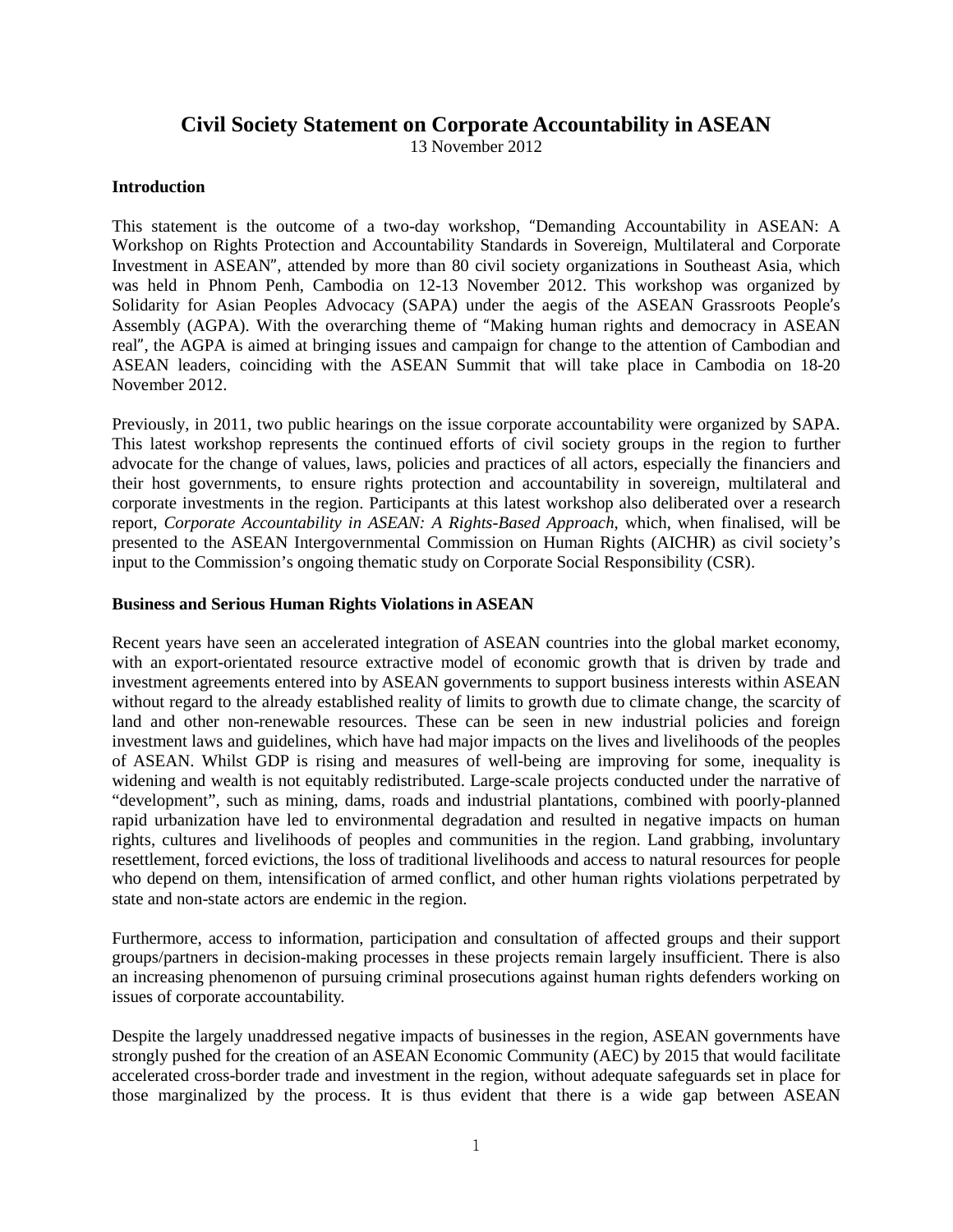governments' pro-business orientation and its commitment to ensure the human rights of its peoples. Food sovereignty, environmental protection and climate justice, sustainable development, social and economic justice must all be unequivocally pursued to ensure human rights and a life of dignity.

# **Weak Human Rights Protection Mechanisms at National and Regional Levels**

The lack of judicial independence, high disregard for civil and political rights, and constrained media are all measures of weak governance that in turn exacerbate the risk of human rights violations by states and business that often go unpunished, unprosecuted, and under-reported. The situation is compounded by the very low rate of ratification to the international human rights instruments by ASEAN governments. In countries where there are high rates of ratification of international human rights instruments, implementation has been generally weak, with the failure to incorporate international instruments into domestic laws and policies.

There are currently five national human rights institutions (NHRIs) in ASEAN (in Indonesia, Malaysia, Thailand, the Philippines, and most recently Burma), in addition to the Provedor for Human Rights and Justice in Timor Leste. NHRIs in the region have largely not fully fulfilled their potential role in the protection of human rights. The lack of independence and effectiveness of NHRIs in the region has been a longstanding concern. The most recently established Myanmar National Human Rights Commission (MNHRC), for example, does not comply with the Paris Principles, and has not exercised its protection and complaints-handling mandate. Similar concerns of lack of compliance with the Paris Principles remain in other NHRIs in varying degrees.

At the ASEAN level, AICHR, established in October 2009, has to date refused to receive cases of human rights violations for investigation.

Meanwhile, although AICHR has undertaken a baseline thematic study on CSR and Human Rights in ASEAN, there has not been publicly available information on the details of the study, the progress of the study, as well as the composition of the research team. There has also not been any consultation with civil society.

AICHR's drafting of the ASEAN Human Rights Declaration (AHRD) has suffered from a lack of transparency and public participation, and has not fully incorporated international human rights laws and standards. With regard to business and human rights, whilst the first draft of the AHRD included a reference to Corporate Social Responsibility (CSR), this was removed from the text in the most recent draft that was subject to regional consultation in September 2012.

# **International Human Rights Standards and ASEAN Governments' Non-Compliance**

While the "Protect, Respect and Remedy" framework developed by the Special Representative of the UN Secretary-General on human rights and transnational corporations and other business enterprises and the subsequent Guiding Principles are welcomed, the final text of the Guiding Principles fall short of the expectations of human rights groups on several aspects. These include its failure to adequately address the issue of extraterritorial obligations; the failure to acknowledge the increasing phenomenon of criminal prosecution against human rights defenders working on issues of corporate accountability; the insufficient emphasis on addressing the issue of participation and consultation of affected groups; and the lack of clear recognition of the right to reparation as part of the right to an effective remedy.

Notwithstanding these weaknesses, it must be reiterated that domestic laws and policies in ASEAN countries largely fall even lower than these standards.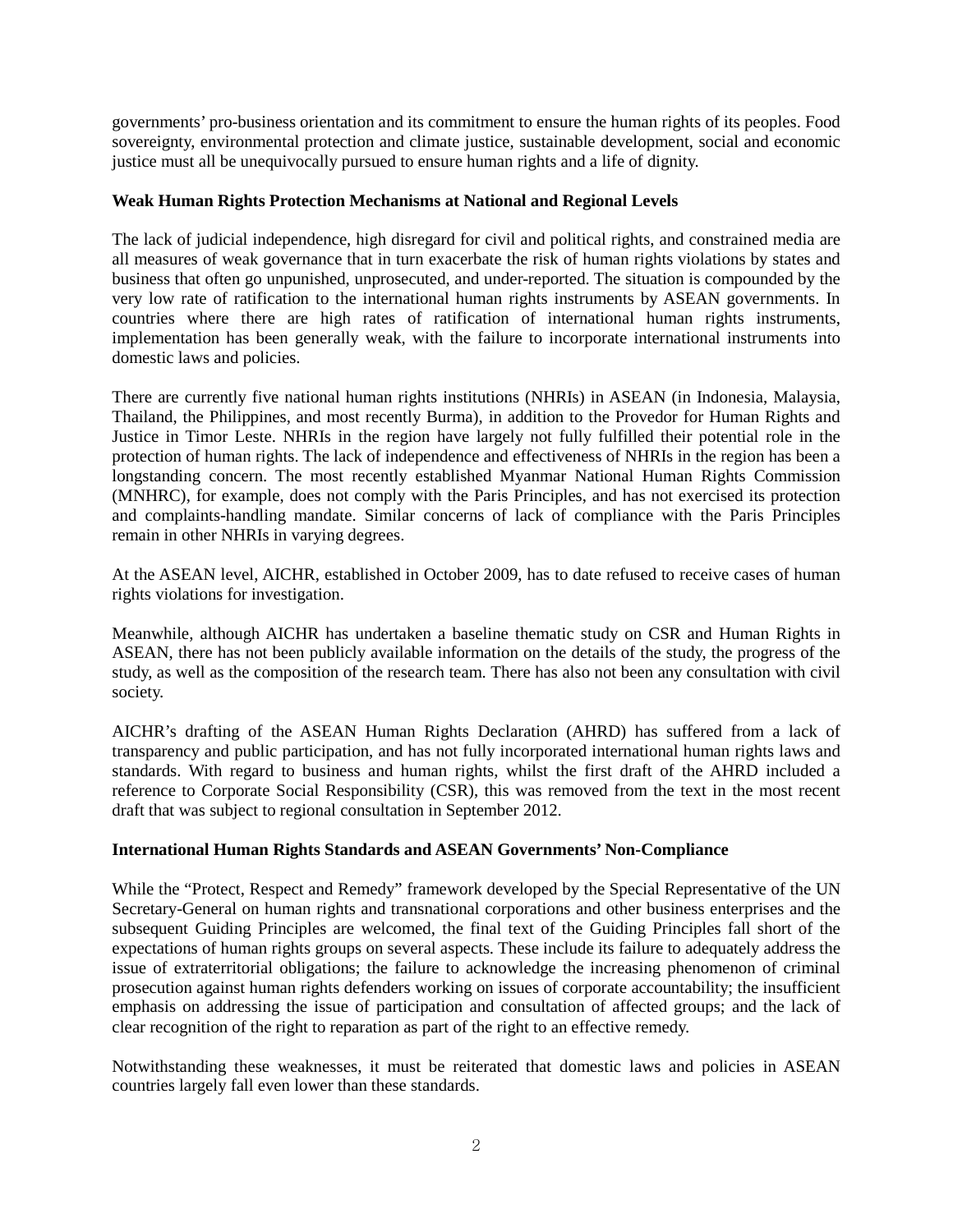International Financial Institutions (IFIs), such as the World Bank and Asian Development Bank (ADB), are the biggest development financiers for majority of ASEAN countries. For the World Bank in particular, there are early indications that they may seek to weaken the existing safeguards through its upcoming review and update, potentially replacing them with vague principles and non-mandatory "flexible" implementation standards. Furthermore, the economic model imposed by IFIs stresses market deregulation, trade liberalization and privatization of essential goods and services. Coupled with violations associated with development projects, the interests and human rights of ordinary peoples are readily compromised.

# **Increased Power of Corporations, Weaker Governments**

In a world facing multiple crises of finance/economy, climate, nature and biodiversity, and food, we are experiencing governments' increasing reliance on the market to fulfill their responsibilities in the provision of basic services to its people. Social and environmental standards, labour laws, even countries' constitutions are being violated in the pursuit to lure in foreign investments.

While there is a growing promotion of "Corporate Social Responsibility" (CSR) in ASEAN – including the establishment of the ASEAN CSR Network by five ASEAN member states in 2010 and the ongoing thematic study on CSR by AICHR – the term CSR itself remains ambiguous and there is no clear agreement on its definition.

There are currently a plethora of existing international CSR standards, of which a vast majority of them are voluntary and ineffective, which arguably allows companies to pick and choose between more and less rigorous frameworks. In general, there are stark contradictions between corporate mission statements and CSR policies, and corporations' actions on the ground. Furthermore, some CSR activities are nothing more than exercises in window dressing to enhance the image of corporations.

Moreover, in ASEAN, tendencies towards high levels of corruption, weak political and civil rights, and constrained media increase the risks of poor business practices in the region.

#### **Recommendations**

In view of these issues, we strongly and urgently call on,

# **All ASEAN governments to:**

- 1. Review existing national laws to ensure that corporate investments and activities are in compliance with international human rights laws and standards;
- 2. Acknowledge the existing duty to protect and promote human rights and adopt a rights-based approach within the state's jurisdiction;
- 3. Ensure that all individuals, men and women, and local communities affected by business projects have adequate participation and representation within the business and human rights framework. This includes their ability to represent themselves through freely self-chosen representatives or organizations, their ability to organize freely as cooperatives or unions to improve their access to wages, land rights, capital and benefits. In particular, all governments must immediately implement the requirements for the Free Prior and Informed Consent (FPIC) of indigenous peoples, especially in relation to development and corporate projects affecting their territories;
- 4. Ensure access to effective remedy and redress, including through judicial, administrative,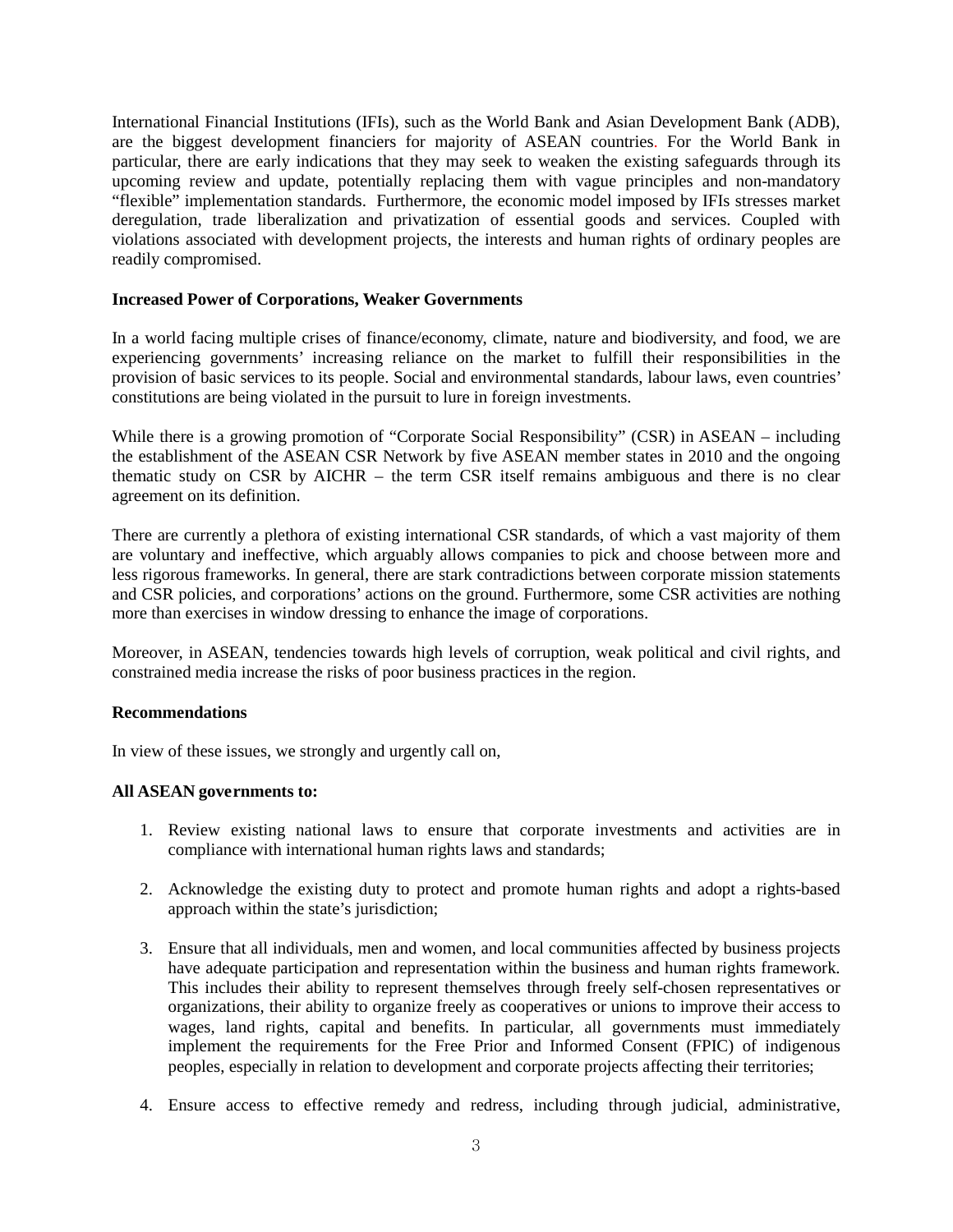legislative, or other means for those whose human rights have been violated;

5. Adopt a clear set of regional standards that reflect international standards and a grievance mechanism (dispute resolution mechanism; audit system; advisory for corrective action) when these standards are violated;

# **Businesses in ASEAN to:**

- 1. Commit to a rights based approach to corporate accountability by requiring human rights due diligence both in the company's own direct activity, and through associated operations, and by committing to relevant industry sector standards;
- 2. Comply with existing laws and international human rights standards, and act to reinforce good governance rather than undermine it. In instances where the existing State or international law fails to adequately protect, demonstrate good practice by exceeding legal expectations and work to improve them;
- 3. Promote an inclusive and meaningful participatory approach to business and development by informing and including local communities in development projects, extractive industries, and other areas where populations are affected. Support mechanisms to enable the public to more actively participate in decision-making processes;
- 4. Acknowledge that developmental projects may have trans-boundary environmental and social impacts, and thus conduct impact assessments to ensure comprehensive, sustainable and participatory planning;
- 5. Insist that impunity is unacceptable by practicing a zero-tolerance policy on abuse and proactively remedy human rights violations whilst ensuring access to independent grievance and redress mechanisms.

# **AICHR to:**

- 1. Include corporate accountability in the ASEAN Human Rights Declaration;
- 2. Actively strengthen the regional mandate of AICHR to protect and promote human rights. Including by calling for state ratification of international human rights treaties. This ensures a common basis for human rights norms across ASEAN, provides a consistent set of norms for businesses investing across ASEAN, and prevents a race to the bottom by dissuading investors that seek to exploit differentiated weaknesses in legal frameworks;
- 3. Operate with full transparency, disclosure and public consultation and regularly engage with NHRIs, civil society and all relevant stakeholders; The access to information shall be promoted and observed prior to the commencement of activities which may have negative impact on the environment and on related communities;
- 4. Urgently receive complaints on human rights violations from individuals, groups and member states, and engage with the state concerned (and where necessary with the business) to ensure that the violation is stopped and justice and reparations are provided to victims;
- 5. Undertake to ensure protection for human rights defenders working on issues of corporate accountability;